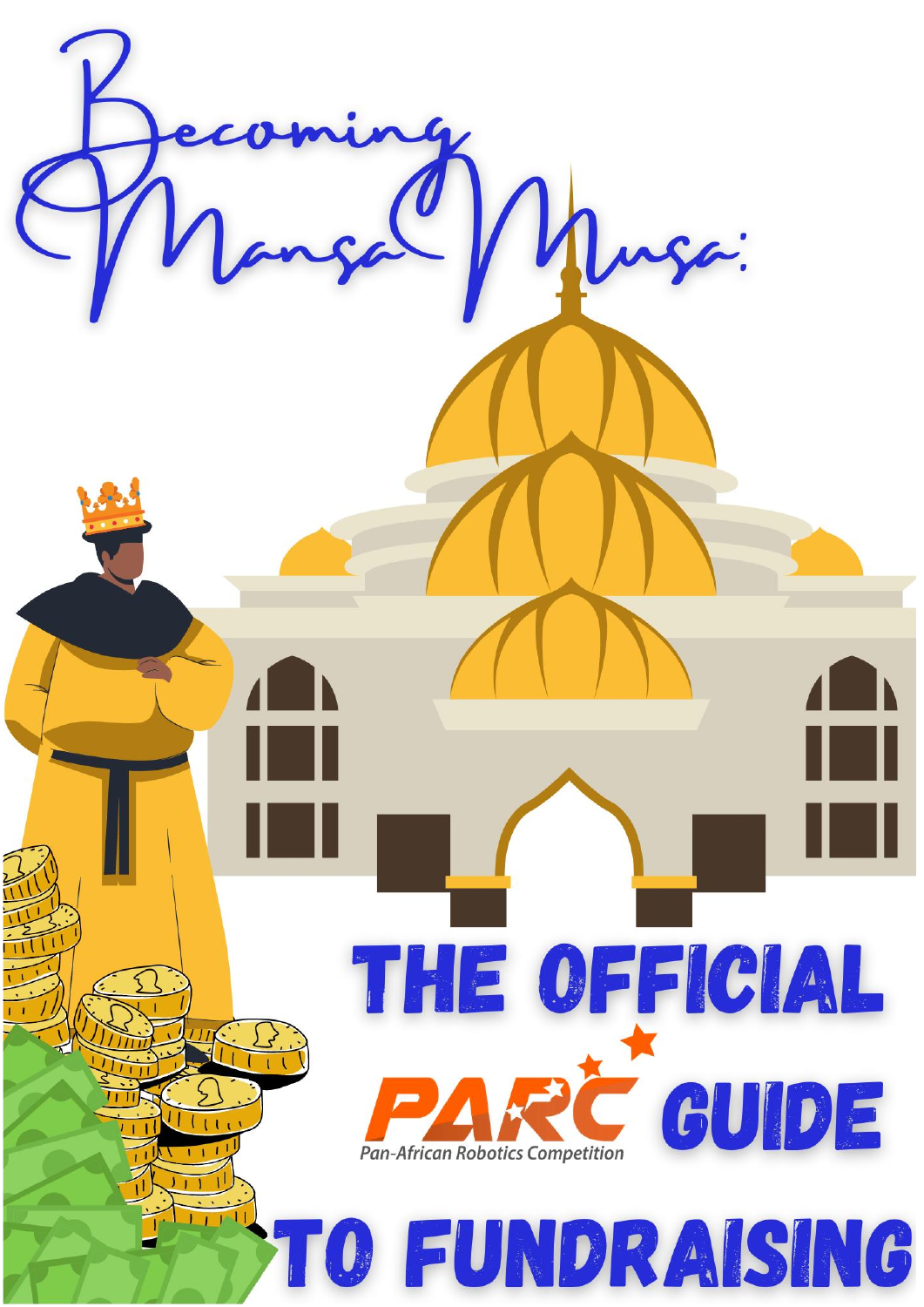# **Contents**

1. Intro

# 2. Step One: Know Your Target

- Income and Expenditure Sample

# 3. Step Two: Reach Out to Potential Sponsors

- Who to ask
- How to ask
	- Sponsorship request letter
	- Team Needs and Sponsorship Form
	- Phone Call
	- In-person Meeting

# 4. Step Three: Set up a Fundraiser

- School Mufti Day
- Food Sale
- STEM Expo
- Online Crowdfunding
- Team Membership Fee
- PARC Collaborate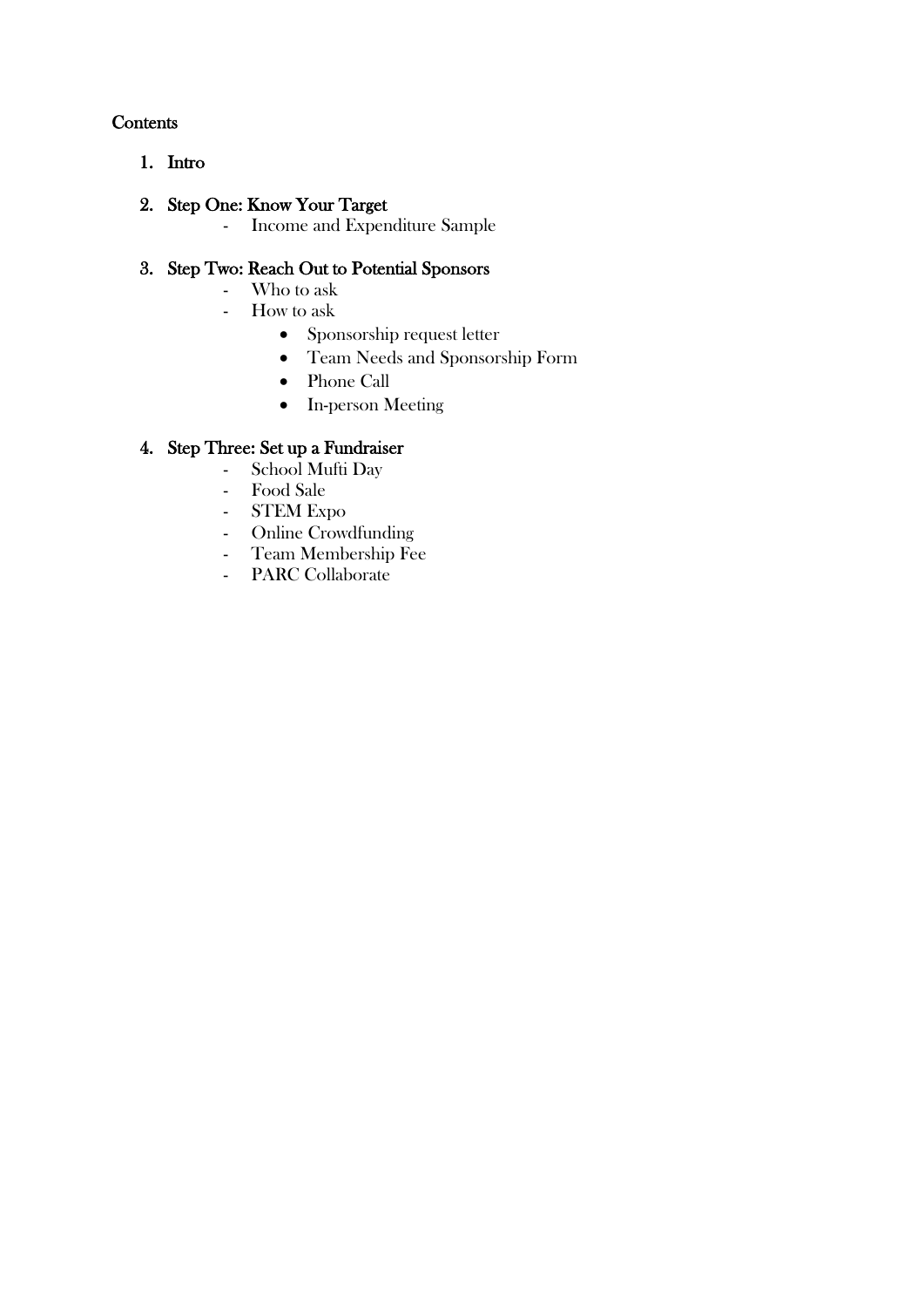### Intro

Welcome!

The Pan African Robotics Competition (PARC) is a youth robotics competition by SenEcole that brings together middle school and high school robotics students across Africa and its diaspora. Competing teams are given challenges based on real-world topics relevant to science, engineering, and the sustainable development of Africa. To learn more, please visit www.parcrobotics.org.

PARC provides the robot kit, meals, and lodging for competing teams, however, transportation and other costs must be financed independently. This handbook is a comprehensive guide designed to assist PARC teams with securing the necessary funds to cover their expenses. If you are one of these teams, congratulations on deciding to be a part of our PARC family, we welcome you to our growing network of innovators and we look forward to meeting you soon!

For templates in this guide, note that square brackets "[]" are used to indicate areas where content that is specific to your team's requirements should be inserted. Additionally, teams may further customize templates according to their preferences.

# Step One: Know Your Target

To get started, you should determine how much money you will need to raise. Take inventory of any funding you may already have and refer to the PARC Team Expenses detailed in the most current Letter of Notice (found by clicking "PARC DETAILS" o[n www.parcrobotics.org](http://www.parcrobotics.org/)) in order to assess ALL costs related to team activities that you will have to incur.

Details about expenses and your target amount of finance will guide you over the course of your team fundraising journey. It is recommended that you keep a cash flow statement or an income and expenditure account to track your finances and measure your progress. See the sample (which you can customize to your specific needs) below to help you get started…

#### PARC Team ABC February 2018 Income and Expenditure Account (sample) \*please note costs in the sample are not representative of actual costs.

| Income:                       |                          |
|-------------------------------|--------------------------|
| <b>SPONSORS</b>               |                          |
| Sponsor DEF donation          | \$250.00                 |
| Sponsor GHI donation          | \$300.00                 |
| <b>ONLINE CROWFUNIDNG</b>     |                          |
| LaunchGood campaign donations | \$50.00                  |
| <b>FUNDRAISING PROJECTS</b>   |                          |
| <b>STEM Expo profit</b>       | \$100.00                 |
| Mufti Day profit              | \$250.00                 |
| <b>MEMBERSHIP FEES</b>        | \$60.00                  |
|                               | <b>TOTAL: \$1,010.00</b> |

Expenditure:

| <b>REGISTRATION FEES</b> | \$300.00               |
|--------------------------|------------------------|
|                          |                        |
|                          |                        |
| PASSPORT AND VISA FEES   |                        |
| Passport                 | \$250.00               |
| <b>Visa</b>              | \$200.00               |
| <b>CUSTOMS FEES</b>      | \$30.00                |
|                          |                        |
|                          |                        |
| <b>OTHER</b>             |                        |
| Team shirts              | \$20.00                |
| Country Flag             | \$10.00                |
|                          | <b>TOTAL: \$810.00</b> |
|                          |                        |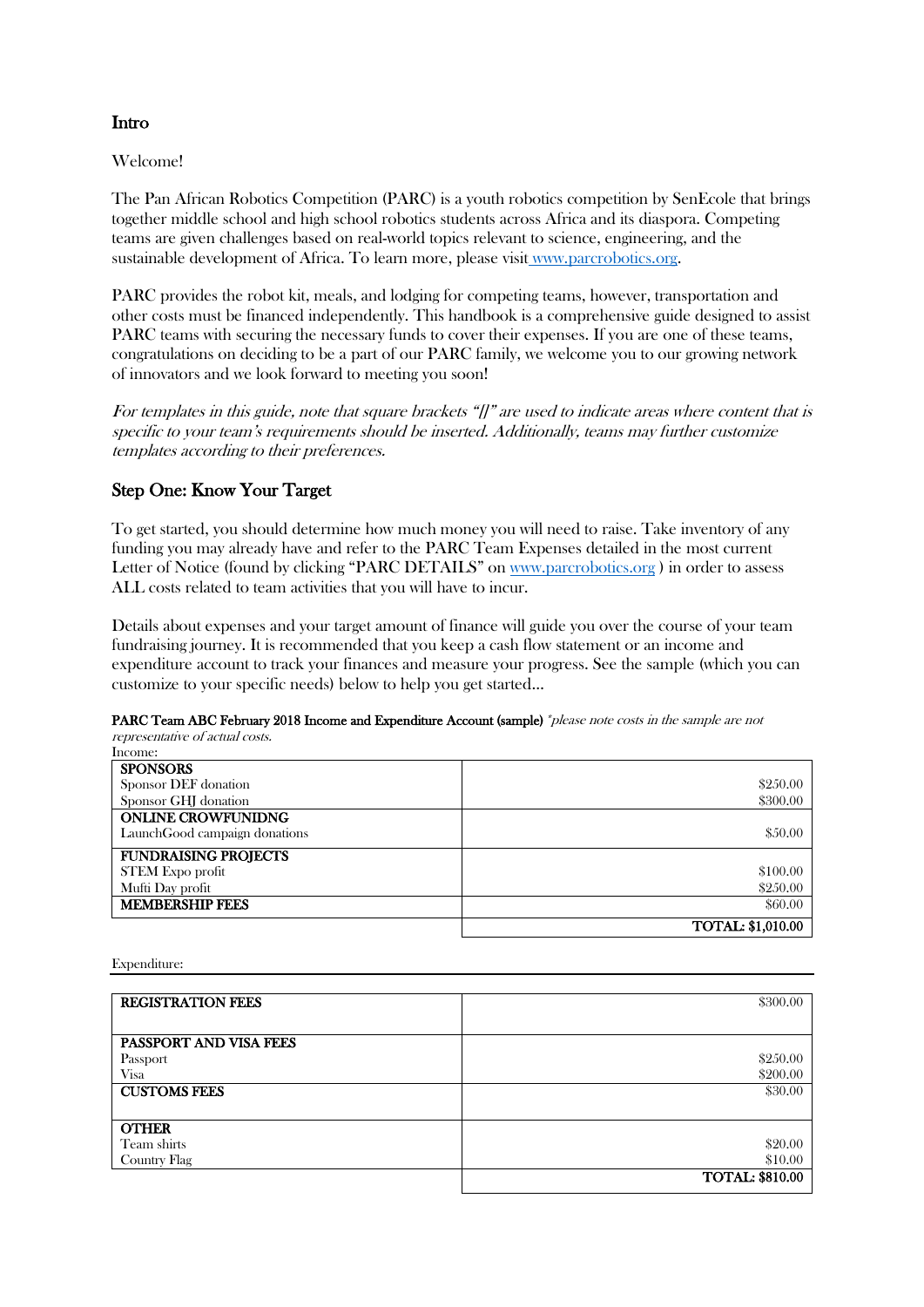# Step Two: Reach Out to Potential Sponsors

There are many organizations and individuals who would be willing to help PARC teams with their needs either by directly funding specific services/items (i.e. need-in-kind donations) or by donating some amount of money for the following reasons:

- PARC provides opportunities to market their organization.
- PARC challenges students to think critically and become accustomed to solving real-world issues.
- PARC team members may eventually join the workforce and thus help boost the economy.
- PARC students cultivate leadership qualities while learning the importance of collaborative skills.
- PARC encourages students to learn about relevant current affairs to propagate future development.
- PARC gives students the platform to apply theoretical knowledge and enhance innovative abilities.

#### Who to ask

Potential sponsors are usually more likely to help when they are asked by someone they know. Start by having a meeting with team members, parents and coaches to list potential sponsors who they have a personal relationship with. Examples of potential sponsors are…

- Diplomats (perhaps those relevant to the country PARC will be held in)
- Banks
- Relatives
- Friends
- Charity Organizations (Lion's Club, Rotary)
- Community leaders
- Transportation companies
- Organizations that align with and support the objectives of PARC
- Other businesses that you, a family member or a friend is a customer of/is employed in/owns

You may also ask any current sponsors if they can suggest and even introduce/put you in contact with other potential sponsors.

Try to determine who the best person to contact at each organization is (i.e. the Point of Contact). Most firms have a Corporate Social Responsibility (CSR) department - it may be ideal to reach out to the head of this department. If your team has a link to anyone in the organization, they can help you decide who your Point of Contact should be.

Use your list to create a database of sponsors and monitor your partnerships by populating and updating it with basic information such as the following:

- Organization Info: name, website, type of firm, address
- Status (Are they a potential sponsor, current sponsor or partner for a particular event?)
- Point of Contact Info: name, contact details (email, phone number)
- Funds/services from organization: target, actual received
- Details about the last time they were contacted by the team: date, method (phone, email, in-person), team rep(s), follow-up date, additional notes
- Team Appreciation: see "Saying Thank You" section for more details

#### How to ask

It is best to start by sending the potential sponsor a request letter along with a "Team Needs and Sponsorship Form" (see sample below), then following up with a phone call after a few days. During this call, you can then schedule an in-person meeting to present your sponsorship proposal, provide details of sponsor benefits and give them more information about PARC.

Examples of sponsor benefits: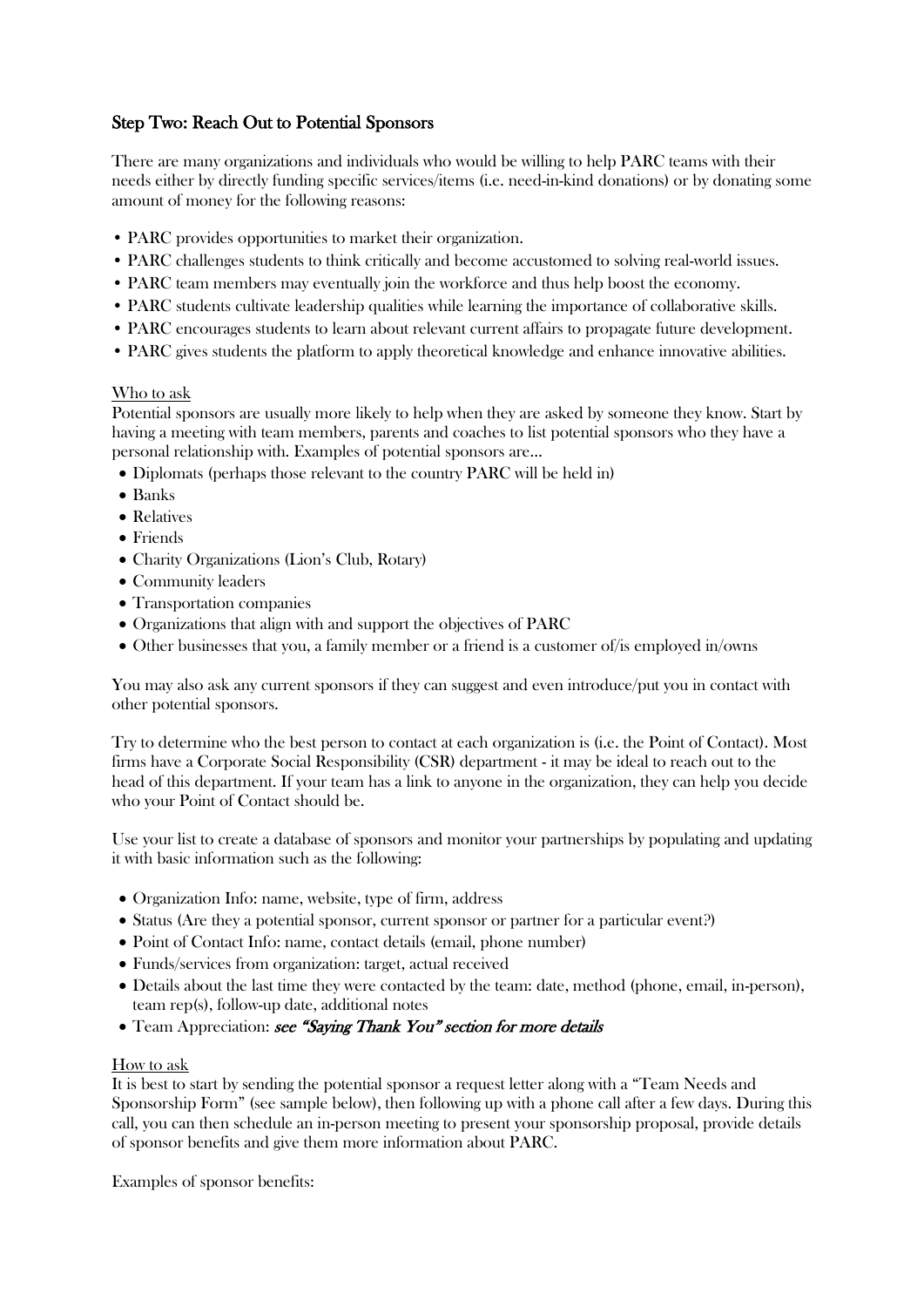- Recognition and sponsor's logo on team website
- Recognition on social media (e.g. by posting pictures with sponsors or pictures of the teams holding sponsor banners)
- Sponsor's logo on team shirts
- Sponsor's logo on robot
- Presenting team members as potential interns

Try to come up with more sponsor benefits! It is important to think from each specific sponsor's perspective when deciding on benefits. What would be helpful for them? This is usually in the form of publicity, fulfilling corporate social responsibility or labour force (i.e. providing them with interns or employees).

#### Sponsorship Request Letter

Ideally, your letter should be concise and formal. It should contain the following...

- PARC details
- Specific information about your team
- The exact amount of funds/items/services you are requesting for (you may refer them to the Team Needs and Sponsorship Form for this)

You may use the template letter below: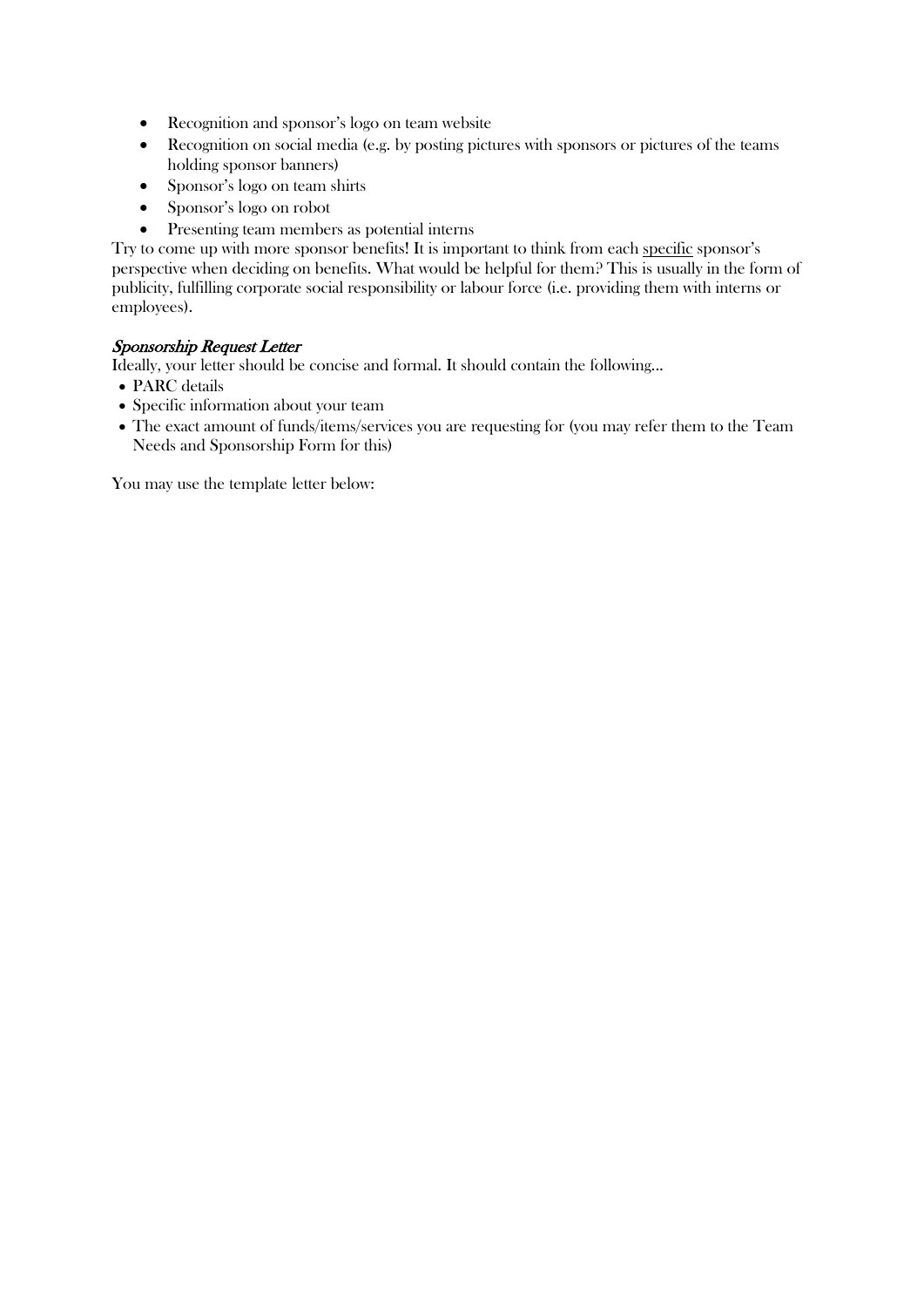



[school/organization name] **[address]** [date]

Dear [potential sponsor/partner organization name],

### [team name] Pan African Robotics Competition [sponsorship/partnership] Request Letter

I am writing to you as a participant of the Pan African Robotics Challenge (PARC) from [your school/organization name] in the hopes of gaining your support as a [sponsor/partner].

PARC is an annual event hosted by SenEcole that brings together students from all over Africa and the diaspora for a three-day robotics competition themed on a real-world topic relevant to science and the sustainable development of the continent. Media coverage has ranged from the New York Times, BBC, Le Monde, France 24, Voice of America, RFI, and Aljazeera, just to name a few.

Through PARC, my team and I collaborate to think critically and apply our theoretical knowledge of Math and Science by building and programming purposeful robots. [details about number of students on the team and information about your coach(es)]. As you may be aware, the STEM field holds immense power to positively impact communities and it is vital that the youth is able to explore and engage in it through opportunities like PARC.

In anticipation of this year's competition in [month and year of competition], we are, from [potential sponsor/partner organization name], seeking [details of services/items/amount of funds you require from this sponsor/partner].

We are looking forward to having the support of [potential sponsor/partner organization name]. [brief information about sponsor/partnership benefits].

Our team would like to plan a meeting with you to explain why we are so keen on attending PARC. We would also like to expatiate on the benefits of [partnering/sponsoring] us. In the next few days, my [coach/team member], [coach name/team member name], will be calling to set up a meeting. You may also contact [him/her] at [coach phone number] or send an e-mail to [team e-mail address].

More information about our team can be found at [URL of team website, if available]. Further information about PARC can be found at [www.parcrobotics.org.](http://www.parcrobotics.org/)

Thank you for the [partnership/sponsorship] consideration. We hope to work with you soon!

Sincerely,

[name] PARC Team team name] [team email address]



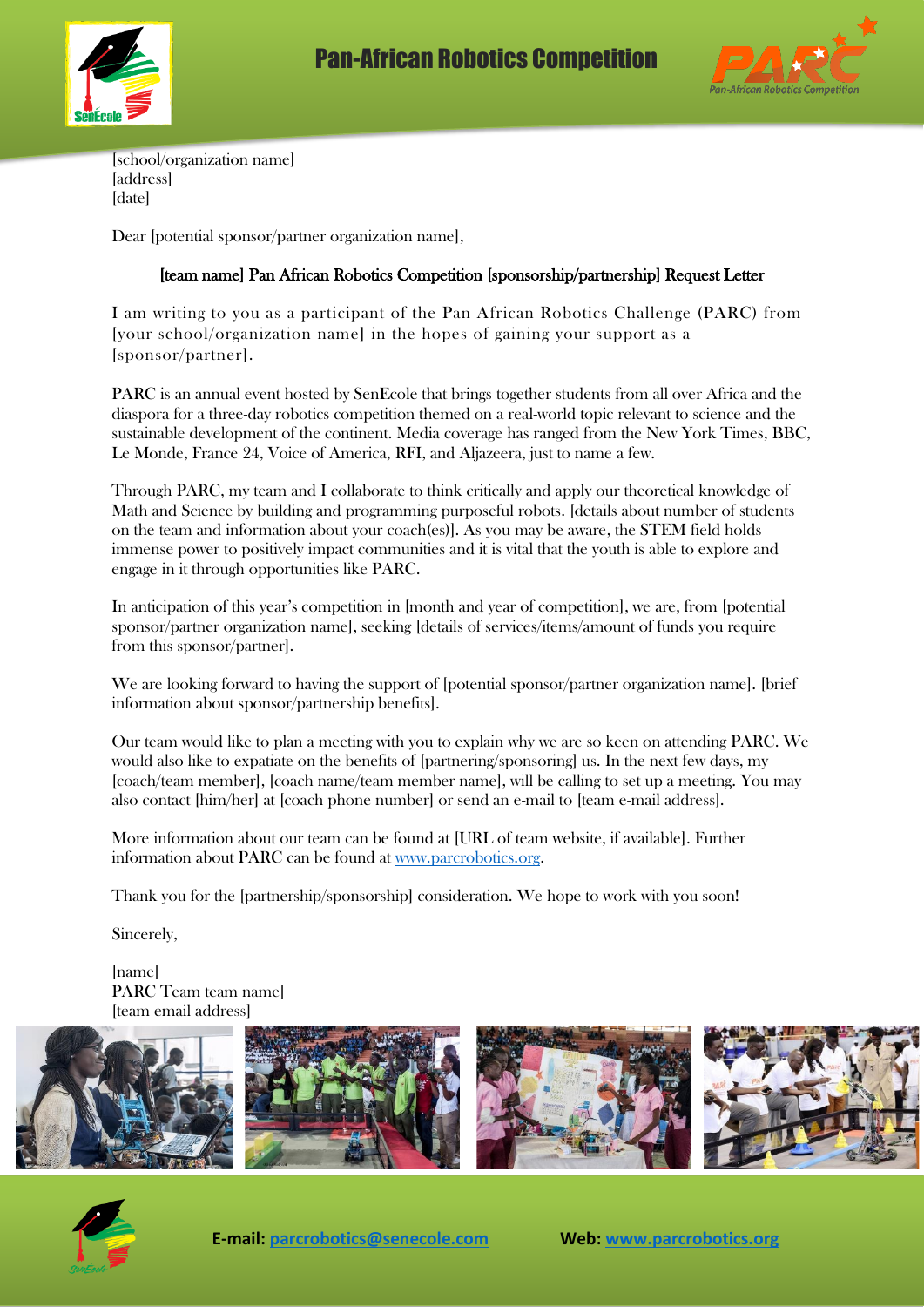#### Team Needs and Sponsorship Form

This is important for sponsors to be able to clearly see what expenses they can help you with while maintaining paperwork about the agreement for the sponsor's records as well as your team's. Note that if you want to ask sponsors for help with only specific items/services (i.e. not all your expenses), you may edit the table of expenses to reflect this.

Ensure each party involved in the agreement has a copy of this document.

Below is a template that you may use: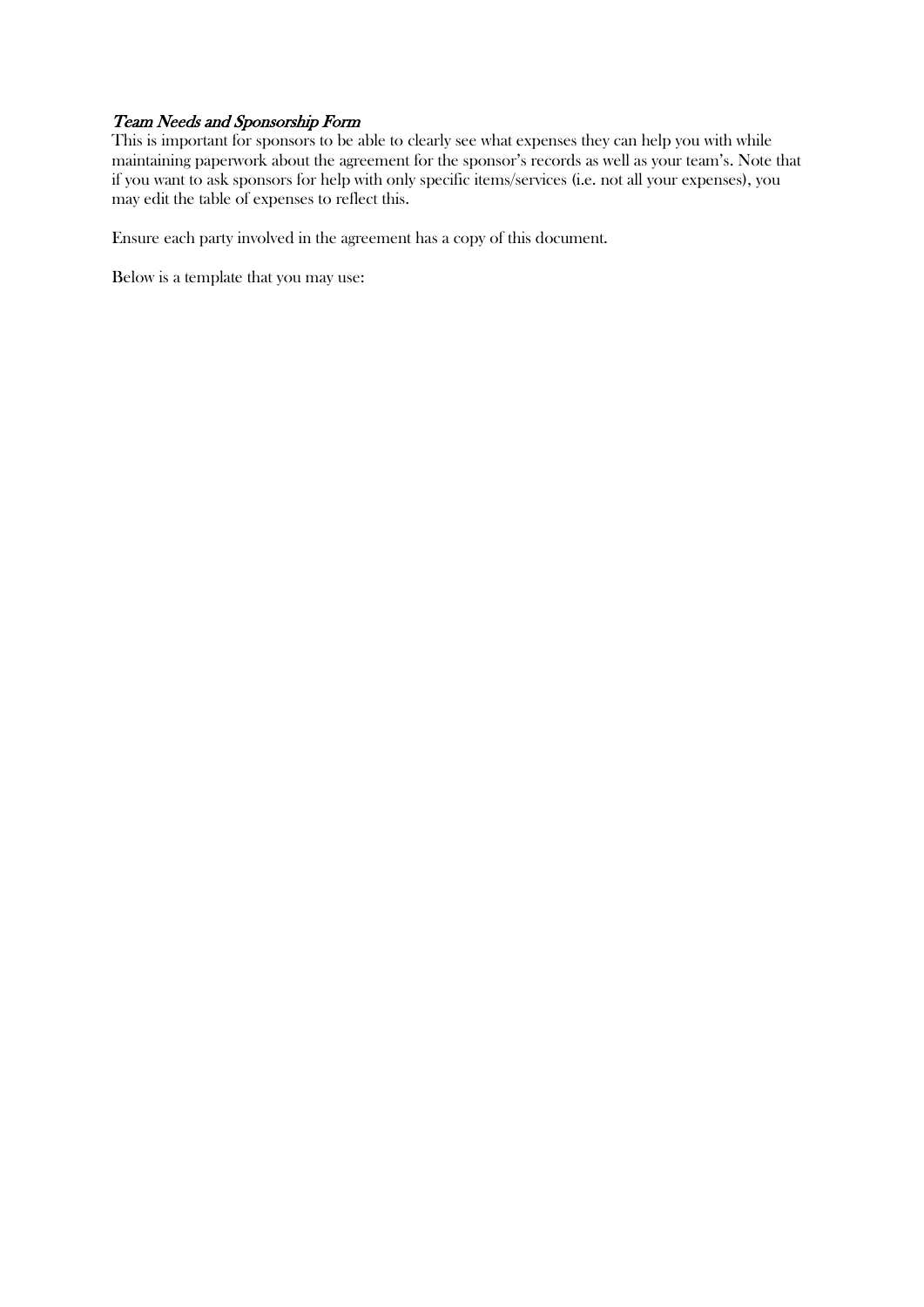



#### PARC Team [team name] Needs and Sponsorship Form

Team Needs:

| <b>Expense</b> | Quantity | <b>Single Item Cost</b> | <b>Total Cost</b> |
|----------------|----------|-------------------------|-------------------|
|                |          |                         |                   |
|                |          |                         |                   |
|                |          |                         |                   |
|                |          |                         |                   |
|                |          |                         |                   |
|                |          |                         |                   |

Thank you for agreeing to sponsor PARC Team [team name]. We sincerely appreciate your support!

Sponsor Name: \_\_\_\_\_\_\_\_\_\_\_\_\_

[Ask for Sponsor Contact Details]

Contribution Amount: \_\_\_\_\_\_\_\_\_\_\_\_\_

[Ask for details of Payment Method]

[Details of Benefits that Sponsor will receive]

Sponsor Signature and date: \_\_\_\_\_\_\_\_\_\_\_\_\_\_ Team Representative Signature and date: \_\_\_\_\_\_\_\_\_\_\_\_\_\_\_\_

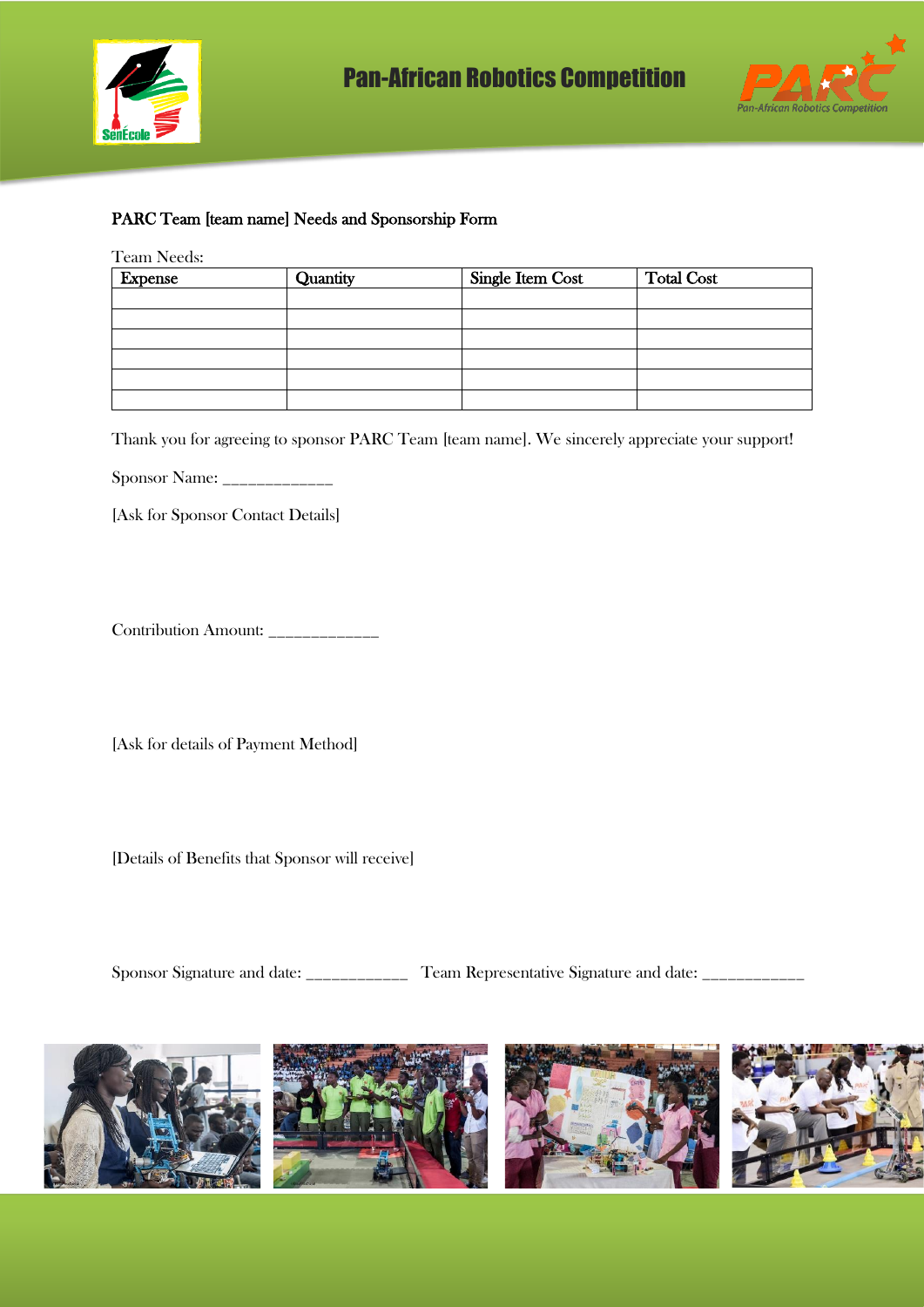### Phone Call

This is how you may follow up with sponsors after you have sent them the initial sponsorship request letter along with the Team Needs and Sponsorship Form. Below is a template script:

FIRST CALL:

| "Hello, may I please speak to [point of contact name/position]?"                                                                                                          |                                                                                                                                                                                                                                                                                                                                                                                     |                                                                                                                                                                                                                                                                                                                                                                                                                                                                                                                                                                                                                                                                                                                                                                                                                                                                                                                                                                                  |
|---------------------------------------------------------------------------------------------------------------------------------------------------------------------------|-------------------------------------------------------------------------------------------------------------------------------------------------------------------------------------------------------------------------------------------------------------------------------------------------------------------------------------------------------------------------------------|----------------------------------------------------------------------------------------------------------------------------------------------------------------------------------------------------------------------------------------------------------------------------------------------------------------------------------------------------------------------------------------------------------------------------------------------------------------------------------------------------------------------------------------------------------------------------------------------------------------------------------------------------------------------------------------------------------------------------------------------------------------------------------------------------------------------------------------------------------------------------------------------------------------------------------------------------------------------------------|
| If the person is not around/available:<br>$\circ$<br>Ask for their contact details and inquire about when would be<br>best to contact them. Call at the recommended time. | If the person is around/available:<br>$\circ$<br>"Hi! I'm a member of the [your team name] Pan African Robotics<br>team from [your team's school/organization]. I'm calling to confirm<br>that you received the letter we sent you a few days ago. I'd be happy to<br>further discuss our proposal and set up a meeting with my team if you<br>like. Is this a good time to do so?" |                                                                                                                                                                                                                                                                                                                                                                                                                                                                                                                                                                                                                                                                                                                                                                                                                                                                                                                                                                                  |
|                                                                                                                                                                           | If they say no:<br>$\circ$<br>"When would you<br>prefer that I call back to<br>talk about the benefits of<br>sponsoring a youth<br>robotics team for the<br>largest robotics<br>competition Africa?"                                                                                                                                                                                | If they say yes:<br>$\circ$<br>Give them the space to speak about their<br>organization's (marketing) needs and<br>emphasize the advantages of<br>sponsorship/partnership with your team<br>accordingly. Ask them what kind of<br>promotion they would like to focus on<br>and make sure they are aware about the<br>media coverage PARC receives. Talk<br>about the forms of advertisement you can<br>offer them by adding their logo to your t-<br>shirts, robot, website etc. Give them the<br>option to confirm<br>sponsorship/partnership with you over the<br>phone but also allow them the<br>opportunity to set up a meeting with you<br>or contact you later (provide your team's<br>email address, phone number etc.) if they<br>prefer. If they are not sure about their<br>decision yet, inform them that you will call<br>to follow up in a few days. Thank them<br>for the time they took to speak with you<br>and for considering the<br>partnership/sponsorship. |

#### FOLLOW-UP CALL(S):

o If they haven't contacted after saying they'll think about the sponsorship/partnership: Tell them you are happy to answer any further questions they may have. Ask if there are any concerns they would like you to address. Reiterate the advantages of the sponsorship/partnership. Offer to set up a meeting with your team or give them a robot demonstration.

o If they have agreed but you have not received any funding:

Tell them you are happy to answer any further questions they may have. Ask if there are any concerns they would like you to address. Ask when it would be a good time to pick up their filled-in sponsorship form. Keep following up with them every few days until you receive the donation, or they decline the proposal.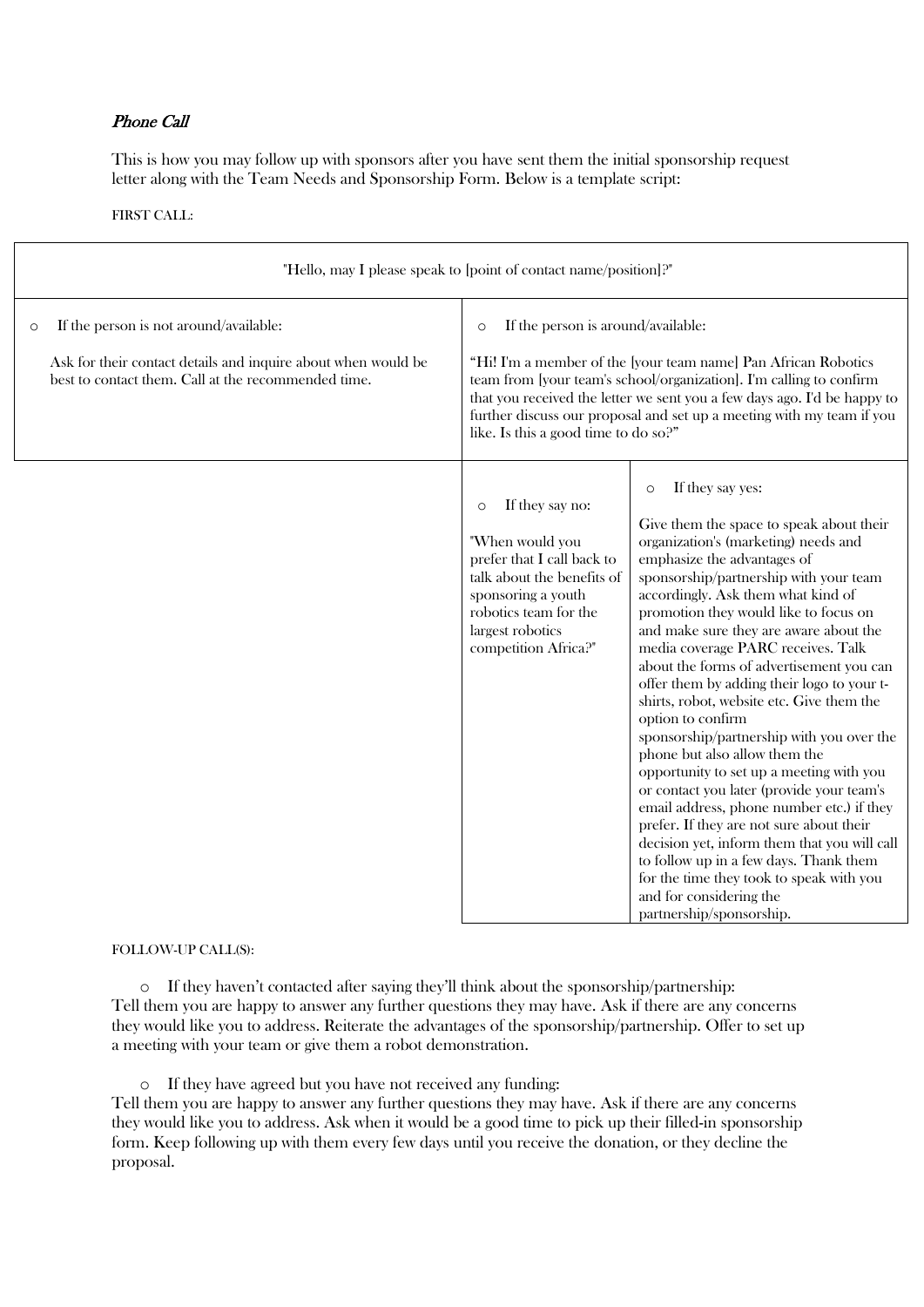# In-person Meeting

It is a good idea to design a detailed but brief pitch presentation with lots of pictures/videos or any kind of media that can provide evidence of the work that your team does - sponsors love this. Make sure you cover the following in your presentation:

- Background information about PARC (mission and overview) and your team (founding, member details, activities and any achievements **e.g.**).
- The benefits of participating in PARC (the skills you have gained and other educational opportunities your members may have access to through PARC).
- The funding/items/services you need from the organization (and have already gained from others) and how they will be used.
- Sponsorship/partnership benefits.

## Extra Tips:

- Before the meeting, practise the entire presentation until it is perfect.
- Be polite.
- Be punctual.
- Dress formally.
- Bring your robot. You don't have to bring it inside, but you may do so if you offer a demonstration.
- Bring all documents: the sponsorship request letter and Team Needs and Sponsorship Form you sent them as well as any additional documents you may have containing information about PARC and your specific team.
- Remember to thank them for their time.

#### Saying Thank You

Once you have secured a sponsorship/partnership, it is important to thank the sponsor/partner in order to maintain your relationship. Here are some guidelines:

- Highly recommended and expected: Send them a thank you letter.
- Send them a thank you card.
- Invite them as "VIP" to team events.
- Invite them for a robot demonstration.
- Send them thank you team photos/videos made by the team (especially once you get to the PARC venue).
- Ensure they have received all benefits you promised them.
- Encourage your members to apply for internships at their organization.
- Update them about your robot building journey as you progress.
- Send them reviews/reflections about your team's time participating in PARC and how it benefitted you.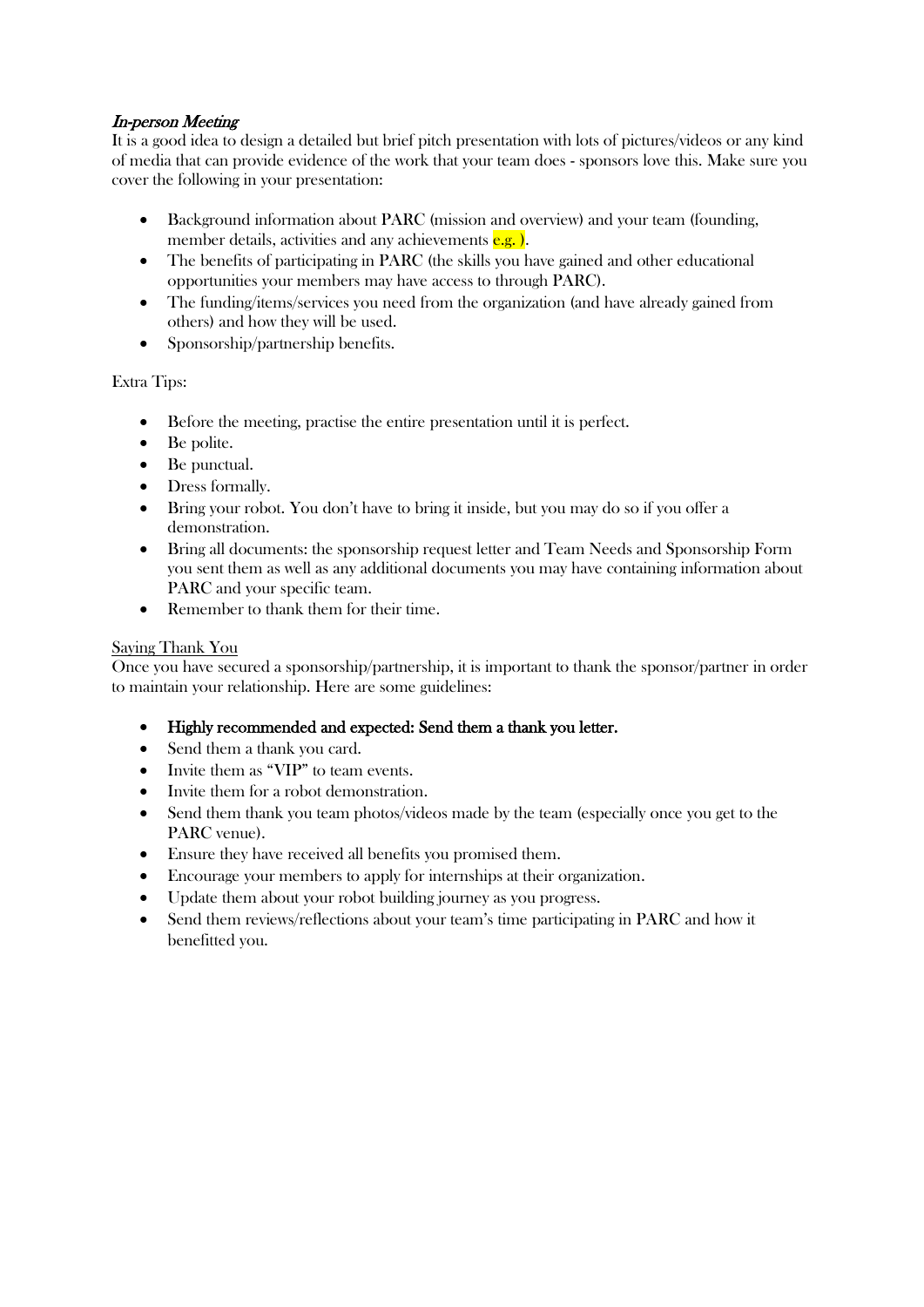# Step Three: Set up a Fundraiser

In addition to help from sponsors, fundraisers may be necessary for your team to acquire your target amount of finance. In this section you will find detailed guides for three example fundraising projects of increasing levels of time and energy investments (School Mufti Day, Food Sale, STEM Expo), online crowdfunding advice, team membership plans (i.e. internal fundraising) and details about how to connect with other PARC teams to exchange even more fundraising ideas through PARC Collaborate.

#### School Mufti Day

#### Time + Energy investment: Low Resources needed:

1. Partnership with school

- Mufti days are a quick and effective way to fundraise! Approach your school authorities and propose a day when casual clothes (i.e. mufti) can be worn to the school by staff members and students - as opposed to the usual uniforms or formal clothing -  $\mathbf{i}$  the individual pays a fee. Ensure the fee is reasonable and something that everyone (or at least most people) at your school will be willing to pay. Allow those who would like to contribute more to donate a higher amount.
- To collect the fees in as organized a manner as possible, we recommend that the class teachers or representatives individually collect the fees from all the students and staff members in their respective classes and account for this using a form (with names of all the students in the class preprinted) as shown in the example below:

| <b>UDENT NAME</b><br>cirre | <b>ING MUFTI?</b><br>.<br>. ЕАК. | UNT PAID<br>AM' | <b>SIGNATURE</b><br><b>TARATT .</b><br>н нам |
|----------------------------|----------------------------------|-----------------|----------------------------------------------|
| Daniella<br><b>ZOF</b>     | ves                              |                 | vamella<br>$\iota$                           |

- Try to collect the fees as early as possible but during a time when everyone is likely to be at the school and in a known place e.g. during homeroom/morning registration.
- Each teacher or class representative can then submit the filled-in form with the money they collected to you by an agreed time.

#### Food Sale

#### Time + Energy investment: Medium (if outsourcing food items), High (if making food items) Resources needed:

- 1. (recommended) Partnership with school/university or other relevant organization AND restaurant/catering service/bakery or other relevant organization
- 2. Venue
- 3. Food items for sale
- 4. *(recommended)* Posters/flyers
- 5. (recommended) Tickets or wristbands (to identify those who have paid entrance fee)

#### Food. Is. Life.

- This might be the most popular (and delicious) way to raise money for sure! **Partnering with an** organization like a school/university may be helpful in providing you with an apt venue (perhaps for free) and easier access to an audience.
- First, decide what you want to sell pizza, cupcakes, donuts, pies?
- Then, figure out where to get the food from you could buy the ingredients and make them as a team (fundraiser and a team bonding exercise? Bonus points!) Or (if your teammates are not the best master chefs and you'd rather not sell burnt cakes) get a restaurant/bakery/cafe to sponsor - or at least partially sponsor - the food items.
- Set your prices by considering how many food items you will likely be able to sell (be realistic), any costs incurred and the target amount of money you are trying to raise. Try to maximise profits but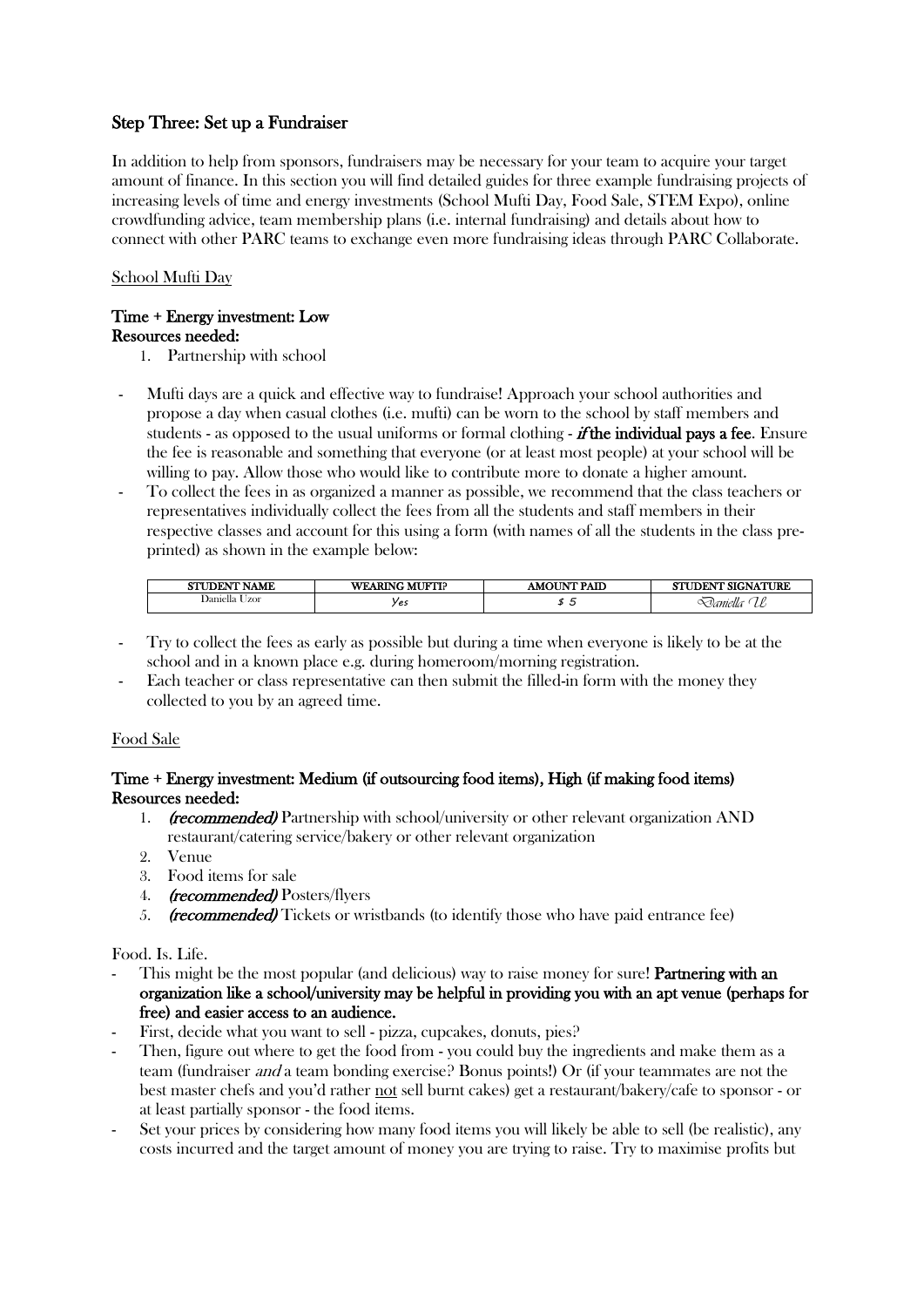keep prices reasonable enough for your customers and realize you may not be able to raise all of your target money with just one event.

- Advertiseeeee! Use social media, word of mouth, posters, flyers and other forms of advertisement extensively. If you are partnering with an organization you may be able to use their existing channels of communication (assemblies, group chats or noticeboards) to get the word around.
- Sell!

### STEM Expos

#### Time + Energy investment: High

#### Resources needed:

- 1. (recommended) Partnership with school/university/local laboratory or other relevant organization
- 2. Venue
- 3. Chemicals, apparatus and equipment for science experiments
- 4. (recommended) Posters/flyers
- 5. (recommended) Tickets or wristbands (to identify those who have paid the entrance fee)
- STEM Expos are fun ways to raise funds while showing off your science skills! They do, however, require a good amount of planning and you will likely need to gather quite a few resources. For this reason, it might be a good idea to partner with a school, university, a local laboratory or some other type of organization that can provide you with a venue, audience and the materials you will need.
- Decide what kind of experiments you will showcase. You can find simple (but mind-blowing) experiments with a quick search online or maybe even from your textbooks! You could even just decide to show people how to build robots and demonstrate how the robots you've already built can function and be controlled.
- Review the materials you will need and figure out how you will source them. If you will have to pay for them, make note of this cost. Decide who will conduct each experiment and make sure each of you knows exactly how to do so safely.
- Estimate how many people you will be able to attract to the event. Be as realistic as possible perhaps try to ask around to gauge the amount of people who would be interested enough to attend.
- Find a venue. You will need a venue that is spacious enough for your estimated number of attendees to move around and for each team member to set up a stall/station where they can display their experiment and present information about how it works. It is best to find a place you will be able to use for one day for free.
- Next, gather the resources and materials you will need: chemicals, apparatus etc. Make sure to try out each planned experiment beforehand so you can be sure you've got the instructions right.
- Use the following formula to calculate the entrance fee that you and your team will set for your STEM expo:

(target amount of funds + costs to set up STEM expo) / estimated number of attendees = entrance fee.

- Advertise the event! Use social media, word of mouth, posters, flyers and other forms of advertisement extensively. If you are partnering with an organization you may be able to use their existing channels of communication (assemblies, group chats or noticeboards) to get the word around.
- Have a rehearsal: run through every single experiment and presentation you have planned. Confirm that everything will go smoothly.
- Execute the event!

#### Online Crowdfunding

Crowdfunding through the Internet can make it easier for your team to advertise your financial needs to a wider audience in order to gather funds. Details about how to set this up will depend on the website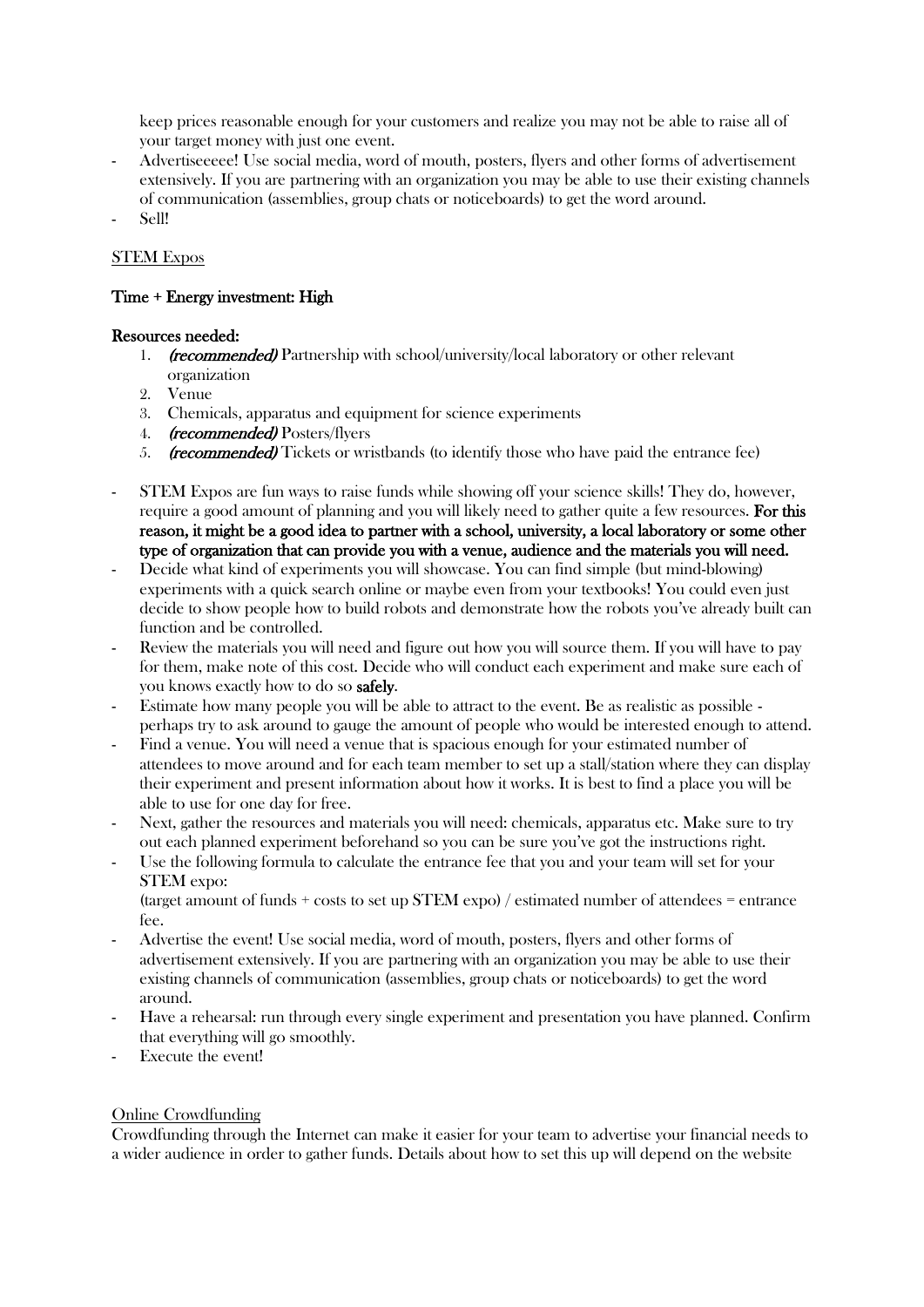that you choose to launch your fundraiser on, and you can find several free online resources to guide you. Here, we have included some info about three popular crowdfunding sites:

| <b>NAME</b> | <b>WEBSITE</b>                               | <b>MUST BE CREATED IN*</b><br><i>*note: a trusted contact in one of these</i><br>countries can set up the fundraiser on your<br>behalf                                                                             | <b>FEES</b>                                                                                                                                                                                                                                                                                                       | <b>GUIDE LINK</b>                                                                                             |  |
|-------------|----------------------------------------------|--------------------------------------------------------------------------------------------------------------------------------------------------------------------------------------------------------------------|-------------------------------------------------------------------------------------------------------------------------------------------------------------------------------------------------------------------------------------------------------------------------------------------------------------------|---------------------------------------------------------------------------------------------------------------|--|
| Fundly      | https://fundly.com/                          | US, Canada, Australia, and the UK.                                                                                                                                                                                 | Free. If you raise money: 4.9% platform fee in<br>addition to the standard credit card processing fee<br>of $2.9\% + $0.30$ per transaction. The platform fees<br>go down if you run a big fundraiser.                                                                                                            | https://blog.fundly.com/crowdfunding/                                                                         |  |
| Gofundme    | https://www.gofundme.com/                    | Australia, Austria, Belgium, Canada,<br>Denmark, Finland, France, Germany,<br>Ireland, Italy, Luxembourg, Netherlands,<br>Norway, Portugal, Spain, Sweden,<br>Switzerland, United Kingdom, United<br><b>States</b> | Depends on country set up in.<br>See: https://www.gofundme.com/pricing/ for<br>details                                                                                                                                                                                                                            | https://support.gofundme.com/hc/en-<br>us/articles/360001992627-Creating-a-<br>GoFundMe-From-Start-to-Finish- |  |
| LaunchGood  | https://www.launchgood.com/   No restriction |                                                                                                                                                                                                                    | 5% platform fee along with a 3% credit card<br>processing fee. Supporters have the option to<br>cover the 8% in fees upon online checkout.<br>See:<br>https://support.launchgood.com/support/solutions/<br>articles/35000015015-launchgood-fees for more<br>details about bank accounts outside US and<br>Canada. | https://www.launchgood.com/how-it-works                                                                       |  |
|             |                                              |                                                                                                                                                                                                                    |                                                                                                                                                                                                                                                                                                                   |                                                                                                               |  |

Some crowdfunding websites allow/require you to provide rewards to investors. Brainstorm what rewards your team can provide conveniently. Here are some examples:

- Thank you letters/cards
- Thank you videos made by team members
- Reviews/reflections about your team's time participating in PARC
- Updates about your robot building journey or a robot demonstration (possibly after the competition)
- Videos of your team participating at the PARC venue
- Incorporate something about them (e.g. corporate logo, favourite colour, initials) into the aesthetics of your robot design, team t-shirts or banners

#### Helpful links about crowdfunding:

Gofundme vs Fundly:<https://www.gofundme.com/c/blog/gofundme-vs-fundly>

10 Top Crowdfunding websites in Africa: [https://moguldom.com/106418/10-top-crowdfunding](https://moguldom.com/106418/10-top-crowdfunding-websites-in-africa/10/)[websites-in-africa/10/](https://moguldom.com/106418/10-top-crowdfunding-websites-in-africa/10/)

[https://medium.com/swlh/top-5-crowdfunding-platforms-that-nonprofits-social-causes-can-use-](https://medium.com/swlh/top-5-crowdfunding-platforms-that-nonprofits-social-causes-can-use-8e3dad9c29c7)[8e3dad9c29c7](https://medium.com/swlh/top-5-crowdfunding-platforms-that-nonprofits-social-causes-can-use-8e3dad9c29c7)

Top 10 Crowdfunding sites for fundraising: <https://www.forbes.com/sites/chancebarnett/2013/05/08/top-10-crowdfunding-sites-for-fundraising/>

#### Establish a Membership Fee within your PARC team

This may not be possible for each team, so we urge you to confirm that every single member is comfortable with the amount, regularity and duration of this fee before making it official.

Here are some example membership fee scenarios that you might find useful:

- 1. Team of 5 Fee of \$10 Collected monthly for 6 months Total raised: \$300
- 2. Team of 3 Fee of \$5 Collected biweekly for 12 months Total raised: \$360
- 3. Team of 7 Fee of \$2